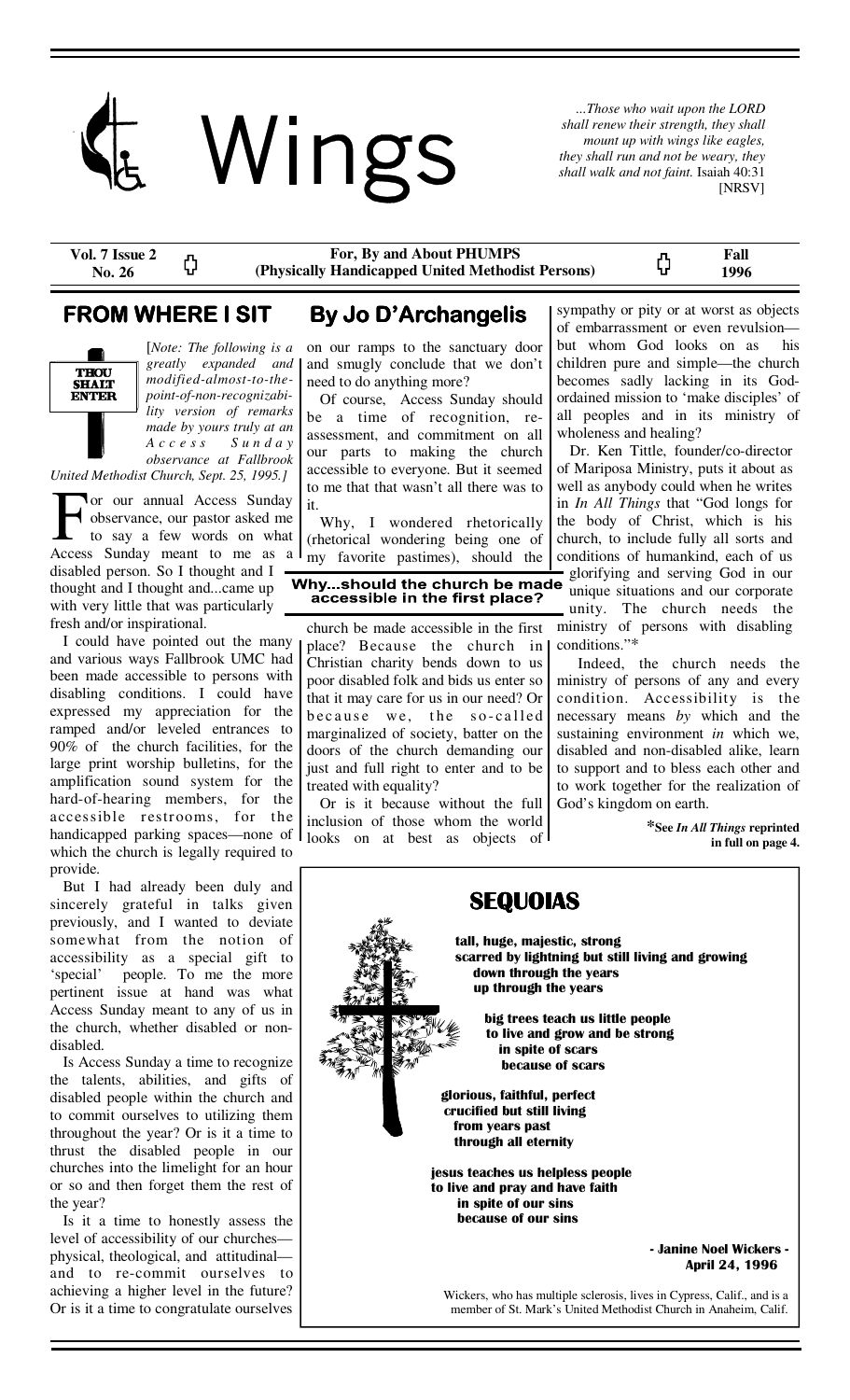# **ACTS AND REVELATIONS: CAMPERS? YES! FROM AND ABOUT OUR READERS**

'Access Unlimited' is the new name of the Los Angeles radio program hosted for the past several years by **Martha Griswold** over KPFK [90.7 FM]. The name was suggested by a couple of listeners in "a bit of a contest", says Martha, who is Executive Director of the Living Independently in the Valley Center, Altadena, Calif. 'Access Unlimited' can be heard every Friday at 2:30 PM...

 **Richard Daggett**, President of the Polio Survivors Association of Los Angeles County, has been getting more than his share of 15 minutes of celebrity this year. First he was featured in the *New Mobility* April issue on Post-Polio Syndrome. Then in August on the PBS affiliate in Los Angeles, he co-hosted a documentary on Rancho Los Amigos Medical Center in Downey, Calif. Richard spent several months at Rancho in an 'iron lung' after contracting polio in 1953...

 Kudos [no, not the granola bar] to **Dr. Kenneth Tittle** and **Lupita Alonso de Redondo**, co-directors of the Mariposa Ministry in Calexico, Calif., who were honored as Layman and Laywoman of the Year this past June at the California-Pacific Annual Conference of the United Methodist Church. Mariposa, founded by Dr. Tittle more than 20 years ago, is a Christian-based peer-counseling group of mostly young adults with long term physical disabilities...

 *How Will They Know If I'm Dead? Transcending Disability and Terminal Illness* is the intriguing title of a book by **Robert C. Horn** to be published by St. Lucie Press at the end of October. Bob, an active member of the United Methodist Church in Northridge, Calif., was diagnosed with ALS in 1988. Using his right foot [the only moving part of his body] and a computer, he wrote the book at the rate of one page every two days. If the book synopsis is any guide, *How Will They Know...?* promises to be a remarkably well-written paean to life and all its possibilities. It will be available at Barnes and Noble and B. Dalton bookstores.



 For some time we have wanted to expand the distribution of *Wings* to United Methodist Conferences outside the California-Pacific Annual Conference, where most of our readership is currently located. To do this, increased resources will be needed. Annual sponsorships seem to us to be the best way to go at this time to provide financial support not only for continued publication but also for reaching new readers nationwide. Sponsorships, unlike subscriptions, are not required for anyone to stay on or to be added to our mailing list. They are simply a more systematic and [we hope] effective way to encourage voluntary contributions. By the way, if you want to be dumped, you have to ask

### **Sponsorship Categories**

for it!

**BASIC PHUMP/FRIEND OF PHUMPS** \$6-14  **MAJOR PHUMP/FOP \$15-24 SUPER PHUMP/FOP MEGA PHUMP/FOP** \$50-99  **TOTALLY AWESOME PHUMP/FOP \$100 OR MORE** 

 Wannabe sponsors/angels, please make your checks payable to the Fallbrook United Methodist Church, mark them 'Wings Newsletter', and mail them to the church address or home address given at right. And thank you.

# **GOLF CARTS FOR**

rom a recent issue of the California-Pacific Conference newspaper, *Circuit West*:

 *T h e C a l i f o r n i a - P a c i f i c Conference "Strength for the Journey" HIV/AIDS camping program is seeking the donation of a new or used golf cart.* 

 *The Rev. Chuck Kishpaugh, Director of Operations of the Conference Board of Camping, Outdoor, and Retreat Ministries, said the cart is urgently needed to help transport campers over the sometimes rough and steep terrain of Conference campsites...* 

 *Kishpaugh said either a gasoline powered or an electric model golf cart would be greatly appreciated and put to good use transporting campers....*

 An ever better idea would be to have golf carts at all Conference campsites. Many disabled campers and seniorage campers also have difficulty navigating rough and hilly terrain.

 If you know of an available golf cart, please contact Kishpaugh at the Conference Center, 818-568-7300.



**Wings** is a non-profit quarterly newsletter published by and for United Methodist adults with physically disabling conditions.

**Founder/Editor Computer Layout/Graphic Design**  Jo D'Archangelis

**Wings Needs the Following From You**  Ideas and suggestions for articles Original stories, poetry, cartoons Personal essays and anecdotes

Appropriate items from another source The name and address of someone who is dying to be on our mailing list

A change-of-address notice if you are moving and want to continue receiving Wings

**Send All Correspondence To**  Jo D'Archangelis, Editor, Wings

### **Church Address**

Fallbrook United Methodist Church 1844 Winterhaven Road Fallbrook, CA 92028 Telephone [619] 728-1472 Fax [619] 728-7433

### **Home Address**

592 West Ammunition Road, Apt. 1 Fallbrook, CA 92028-3191 Telephone/Fax: [619] 723-2668 [Fax Mon.-Sat. 1-4 p.m. Pacific Time]

**E-Mail Address**  JODARLIS@aol.com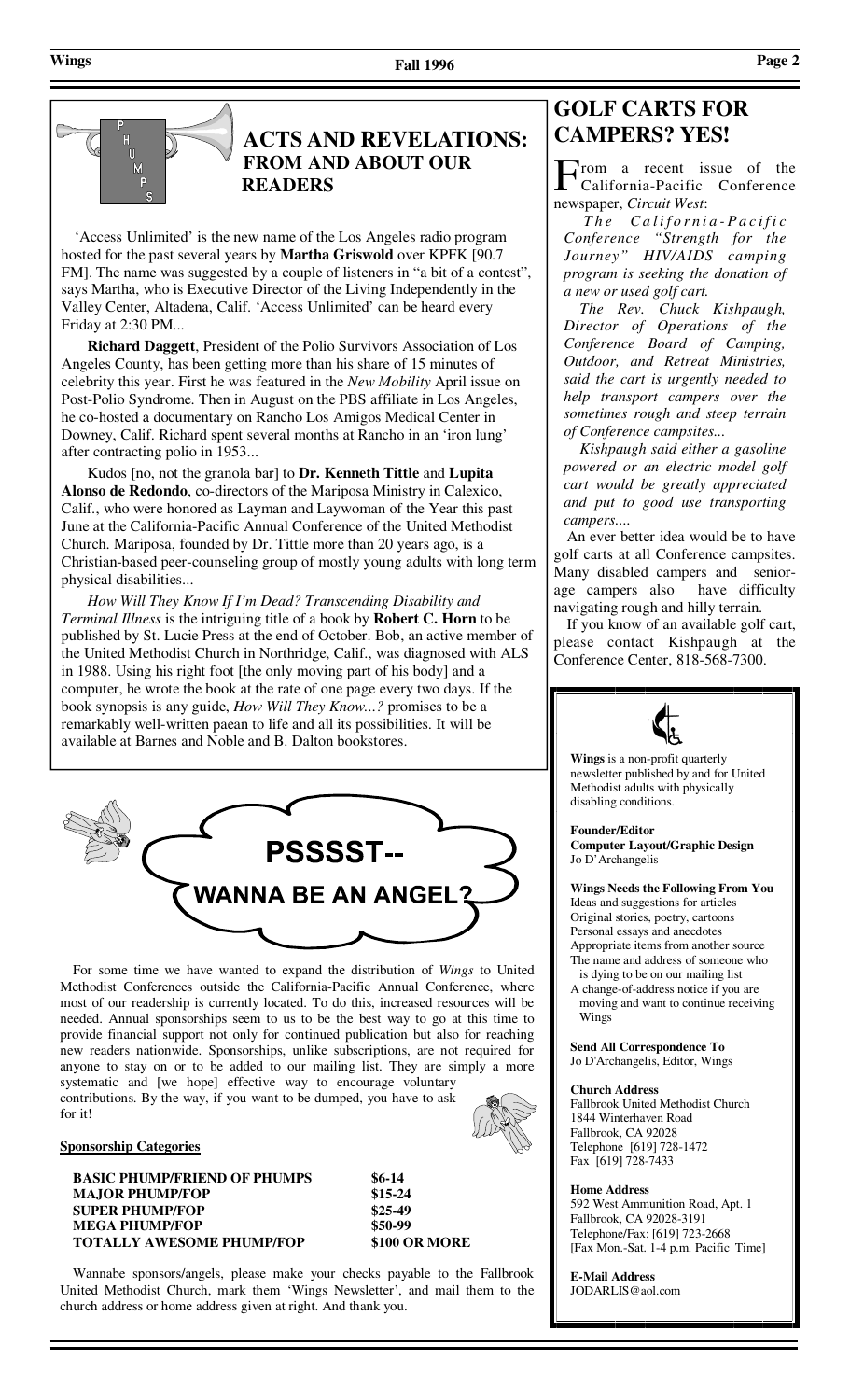t first glance, Don Talley doesn't look like he would have a thriving youth ministry. But when the 6-foot, 100 pound man talks, teens listen. He can't hide his most vulnerable area, and kids, in turn, don't hide theirs.

 When Talley was 7, he was diagnosed with a rare form of muscular dystrophy. The muscle fiber disease causes muscle weakness, but not deterioration, throughout his body. Full-leg braces help him walk and stand, and he frequently holds his head with his thin hands because his neck is the weakest part of his body. In the fast-paced youth culture,

Talley, 29, speaks and moves slowly. Yet teens are attracted to him.

 As executive director of Youth For Christ's North [San Diego] County chapter, Talley started one of the groups—geared at introducing non-Christians to the Bible—at Rancho Bernardo High four years ago. That group now averages 139 members at the weekly meetings, making it one of the largest groups of the 230 chapters nationwide.

 Talley's positive attitude is obvious. "There's advantages and disadvantages. I get great parking and get to go to the front of the lines at Magic Mountain," he joked. "I'm the most popular guy when it comes to Magic Mountain trips"...

 However, there are disadvantages. Physically, it's hard for him to walk without his braces, and with his braces, he walks stiff-legged. "I will fall easily," he confided. "Falling is a scary thing for me."

 But Talley doesn't dwell on the negative for long. "The Lord's really good to me. The kids I work with are very careful around me." He explained that in a crowd, some kids will walk three steps behind him so he won't get bumped, while another walks in front of him so he can put his hand on his shoulder. Or they'll pick him up and carry him up the stairs. "The crazy thing is, the help is never solicited," he said with a smile.

 Even though Talley grew up thinking his frailty would be problematic in working with youth, he has found the opposite to be true. "Kids want people to understand their hurts. Yet we live in a society that shuns weakness," explained the thin, blond man. "When I walk up to a kid, that kid automatically knows my most vulnerable point. I cannot hide that from them. And as a student begins to understand and know me, it's amazing how free those kids are to share with me their honest and true hurts, their vulnerabilities. Subsequently, when you have that relationship with anyone, it's easy to get down to the core issues."

 Before starting the group in North County, Talley worked behind the scenes for Campus Life in San Diego as the media director. He thought that would be as close as he'd get to working with youth... "Being limited

"I finally got to see that little boy in me... He was hurt, angry, wanted to be loved and accepted for who he was. And I realized I never embraced that part of me." part of me." When Melissa

physically and growing up in a situation where relating to kids meant playing hoops, volleyball, wrestling, being as active as the kids were, I felt my input with kids would be behind the scenes," he said.

 Talley had to struggle with his frailty daily, yet he never had to face it emotionally. He was the only one he knew of with muscle fiber disproportionism. He took refuge in the fact he never had to see anyone like himself, which meant he never had to address his feelings about his disorder. "I never had to face myself in the mirror or get a grasp of the value or blessing of my disability," he said.

 Until he got a phone call in 1988. A woman named Pam Ferro called saying her daughter, Melissa, had

been diagnosed with the same disorder as Talley. "All of a sudden, I wasn't alone anymore," he remembered. "God was saying, 'Don, it's time for you and me to do some business. It's time to embrace your frailty and weaknesses.' It was hell."

 Talley and a friend went to visit the Ferros. "Dealing with Pam was fine. I could deal with adults, no sweat. But I was terrified of that 4-year-old girl," he said. Watching Melissa maneuver around the living room, holding onto tables and couches to walk, reminded Talley of himself when he was young.

 "I finally got to see that little boy in me," he said. "He was hurt, angry,

wanted to be loved and accepted for who he was. And I realized I never embraced that finally made her way over to Talley, she fell into his arms. Hugging her, Talley said, was like embracing the child in him he never wanted to acknowledge.

 After visiting the Ferros, Talley stopped hiding behind his media director title and started working with the students themselves. "I opened myself up to build relationships with these kids, and I knew there was no way I could ever go back to just being the media guy," he said...

 Talley said he is enjoying the position he has now. "I love training and mobilizing people to reach kids. I love being a part of kids' lives. I love the opportunity I have now to speak and affect kids from different parts of the country," he said.

> Reprinted by permission of the *NORTH COUNTY TIMES*  [Escondido, Calif.],July 12, 1996.

## **WHEELING AND WAVING, UNITED METHODIST CARRIES FLAME By Christy Awad By Christy Awad Christy Awad**

**ancy Starnes knows how hot the Olympic Flame burns. She has felt it, up close and personal. Ms. Starnes, member of Sparta United Methodist Church in New Jersey, wheeled the torch on a half-mile stretch through Burson County in June as part of its 15,000 mile journey to Atlanta.** 

 **For the Torch relay, Ms. Starnes' wheelchair was equipped with an adapter which attached to the chair and left her hands free. "I was using one hand to wheel and the other to wave to the crowd," she said.** 

 **The adapter brought the flame close to her face, Ms. Starnes said, and she could feel the heat flow toward her as she wheeled forward. "It was incredible," she said.** 

 **To become a torchbearer in the Olympic relay, Ms. Starnes was nominated as a community hero and voted on by a national panel. She said she was flattered, not to mention surprised, at being chosen. Ms. Starnes, a member of the 1985-88 churchwide Hymnal Revision Committee, was recently chosen as Ms. Wheelchair New Jersey and president of the New Jersey Coalition on Women with Disabilities.** 

 **"I'm going to feel a very special connection when they light the torch in Atlanta," she said. The lighting of the torch officially opens the Olympic Games.**

Reprinted from the *United Methodist Review* [July 12, 1996].